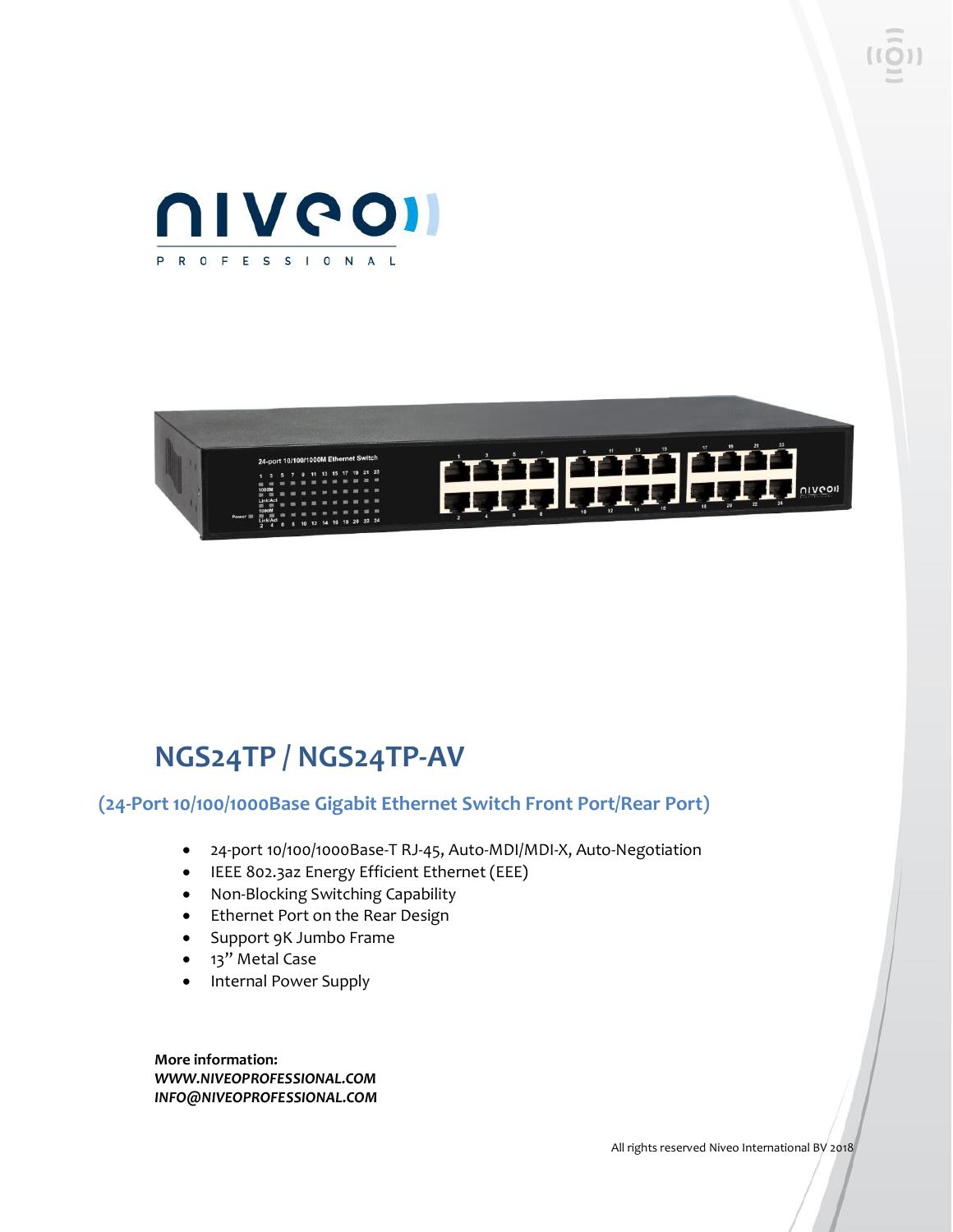# **Product Specification**

## **Introduction**

NGS24TP is a 24-port 10M/100M/1000M Desktop Gigabit Ethernet Switch that is designed for small or medium network environment to strengthen its network connection. This product is compact size, making it ideal for Desktop users with limited space. It also gives you the option of installing it in a 13" cabinet by rack-mount kits or underneath a desk.

## **High-Speed Networking and Jumbo Frames Support**

NGS24TP provides an excellent solution for expanding your Gigabit network. By Gigabit speed, this product provides high flexibility and high bandwidth connectivity to servers, workstations and other attached devices. It enables you to save time transferring large files. In addition, it also supports Jumbo Frames 9.6K to improve network utilization of large file transfers.

#### **Auto-MDI/MDI-X**

Every port can automatically sense if the connected network devices are running at 10/100Mbps or 1000Mbps and Half/Full-Duplex mode, and adjust accordingly.

## **Non-Blocking**

This switch receives and forwards traffic seamlessly with its non-blocking wire-speed. Every port simultaneously supports up to 2000Mbps of bandwidth in full-duplex mode. This feature provides full wire speed to the connected devices and allows you to run a smooth network.

#### **Store and Forward**

By this function, this switch can maximize network performance while minimizing the propagation of bad network packets.